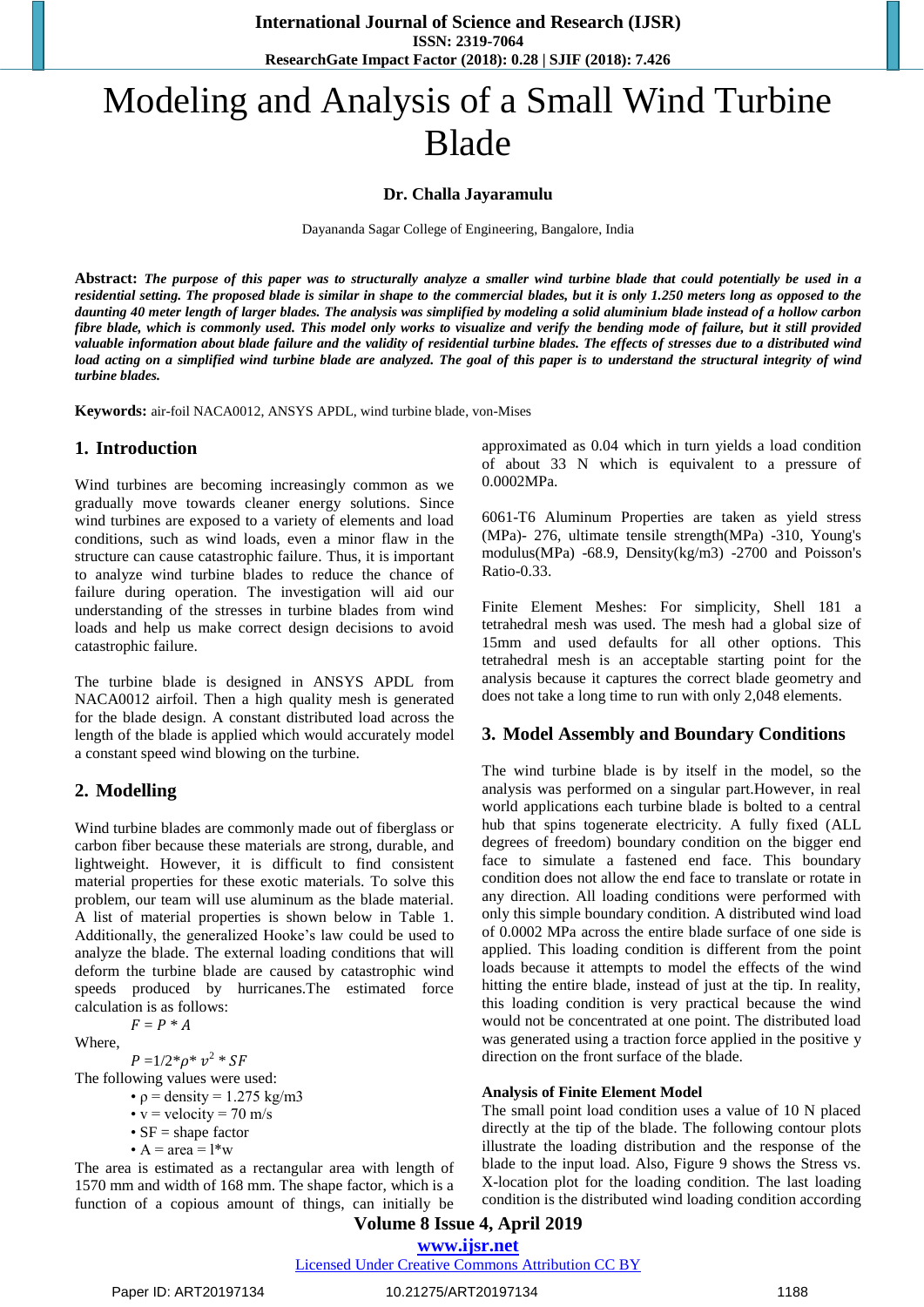## **International Journal of Science and Research (IJSR) ISSN: 2319-7064 ResearchGate Impact Factor (2018): 0.28 | SJIF (2018): 7.426**

to a wind velocity of 50 m/s. Using equations found in section 2, the wind speed was translated to a traction force



**Figure 1:** Meshed model



**Figure 2:** First natural frequency 1.01Hz mode shape



**Figure 3:** Second natural frequency 3.78 Hz mode shape



**Figure 4:** Third natural frequency 6.53Hz mode shape

and the following plots were created as a result.



**Figure 5:** pressure 0.0002MPa 1.5 MPa



**Figure 6:** Load 10 N at tip



**Figure 7:** Deformation for 10N load 1.02 mm



**Figure 8:** Deformation for 500N load 51.03mm

**Volume 8 Issue 4, April 2019 www.ijsr.net** Licensed Under Creative Commons Attribution CC BY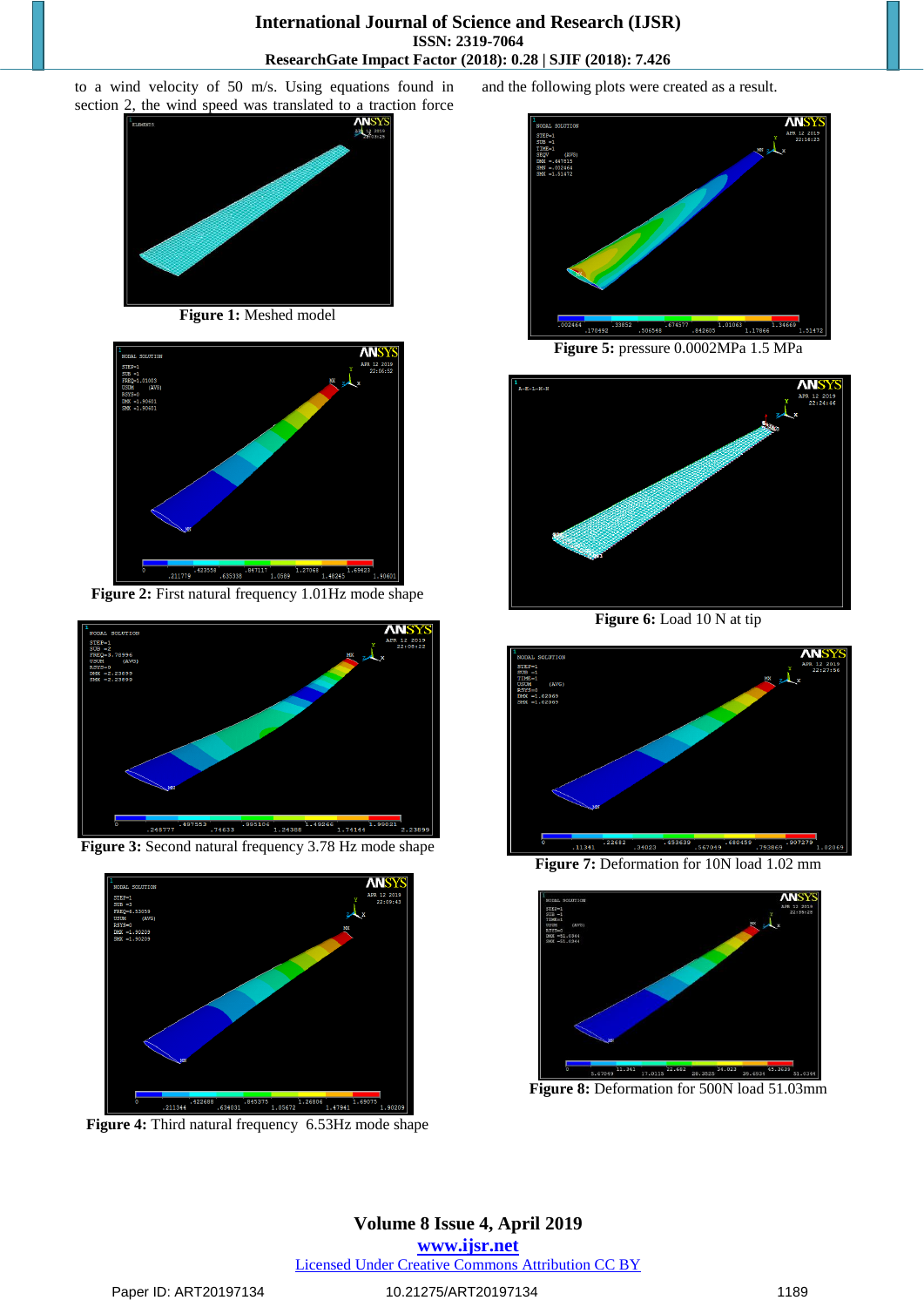

**Figure 9:** Von-Mises stress for 500N load at tip 73MPa



**Figure 10:** Transient analysis at 10 N

# **4. Conclusion**

The response of four different loading conditions on the blade were analysed: a small point loading condition of 10 N, a large point loading condition of 500 N, a frequency loading condition, and a wind distributed load on the entirety of the blade. At this loading condition, a maximum stress of 73.1186 MPa is experienced at a slightly lower location than the tip of the blade. This maximum stress is lower than the yield stress of 276 MPa provided in Table 1, which would allow for the blade to return to its original shape as it does not enter the plastic region. A maximum deflection of 51.03 mm is experienced at the tip of the blade. These results show that for a residential turbine, a load of 10 N creates minimal deflection on the blade, about 1.6 % of length of blade.

The large force caused a maximum stress of 73.11 MPa inside the blade. Again referencing to properties of material this stress is smaller than the yield and ultimate tensile strength showing that if the blade was subjected to this much strong force it would not fail catastrophically.

The frequency loading condition was to check the resonance frequencies of the blade. The blade had only two resonances at 30 Hz and 50 Hz. These two frequencies are so high that no naturally occurring wind pattern would ever hit these frequencies. It shows that the blade's designer worked to insure that the resonance frequencies would be very large so that the blade would never be subjected to them.

The wind load was to simulate the effects of high speed wind impacting the blade. The wind speed used was 50 m/s which is near high strength winds. The resulting load caused a maximum stress of 1.51 MPa which is below the yield stress of the blade material. In the wind load it is interesting to note that the major stress point is at the base of the blade whereas the major stress point in the point loads was near the tip at the smallest cross sectional area.

In conclusion the blade was well designed to survive most real scenarios.

# **References**

[1] Joel Crawmer, Edward Miller, and Eros Linarez. "The Development and Analysis of Wind turbine blade". Department of Mechanical and Nuclear Engineering, Penn State College of Engineering, University park, PA

|                                                         |         |     |   | <b>APPENDIX A</b> |  |              |         |     |  |  |
|---------------------------------------------------------|---------|-----|---|-------------------|--|--------------|---------|-----|--|--|
| Air-foil key points used are NACA0012(values are in mm) |         |     |   |                   |  |              |         |     |  |  |
| K                                                       | $\cdot$ |     | ٠ | 58.8              |  | 0.074088     | ,       | 125 |  |  |
| K                                                       | ۰       | 2   |   | 46.9705572        |  | 1.5503208    | ۰       | 125 |  |  |
| K                                                       | ۰       | 3   |   | 33.7406748        |  | 2.8064064    | ۰       | 125 |  |  |
| K                                                       | ۰       | 4   |   | 20.6381532        |  | 3.4963656    |         | 125 |  |  |
| K                                                       | ۰       | 5   | ٠ | 8.1056976         |  | 3.0657144    |         | 125 |  |  |
| K                                                       | ۰       | 6   |   | 0.9038148         |  | 1.2272148    |         | 125 |  |  |
| K                                                       | ۰       |     |   | 0.0525672         |  | $-0.303114$  | ۰       | 125 |  |  |
| K                                                       | ۰       | 8   | ۰ | 2.5996068         |  | $-1.9825596$ | $\cdot$ | 125 |  |  |
| K                                                       | ۰       | 9   |   | 13.1850768        |  | $-3.4434456$ |         | 125 |  |  |
| K                                                       | ۰       | 10  |   | 26.0652756        |  | $-3.3012672$ |         | 125 |  |  |
| K                                                       | ۰       | 11  |   | 39.2491176        |  | $-2.3360064$ |         | 125 |  |  |
| K                                                       | ۰       | 12  |   | 52.4714736        |  | $-0.906696$  |         | 125 |  |  |
| K                                                       | ۰       | 13  |   | 58.8              |  | $-0.074088$  | ,       | 125 |  |  |
| K                                                       | ۰       | 101 |   | 64.7              |  | 0.081522     |         | 250 |  |  |
| K                                                       | ,       | 107 |   | 0.0578418         |  | $-0.3335285$ |         | 250 |  |  |
| K                                                       | ۰       | 201 |   | 72.22             |  | 0.0909972    |         | 375 |  |  |
| K                                                       | ۰       | 207 |   | 0.06456468        |  | $-0.3722941$ |         | 375 |  |  |
| K                                                       | ۰       | 301 |   | 81.84             |  | 0.1031184    |         | 500 |  |  |
| K                                                       |         | 307 |   | 0.07316496        |  | $-0.4218852$ |         | 500 |  |  |

# **Volume 8 Issue 4, April 2019**

#### **www.ijsr.net**

Licensed Under Creative Commons Attribution CC BY